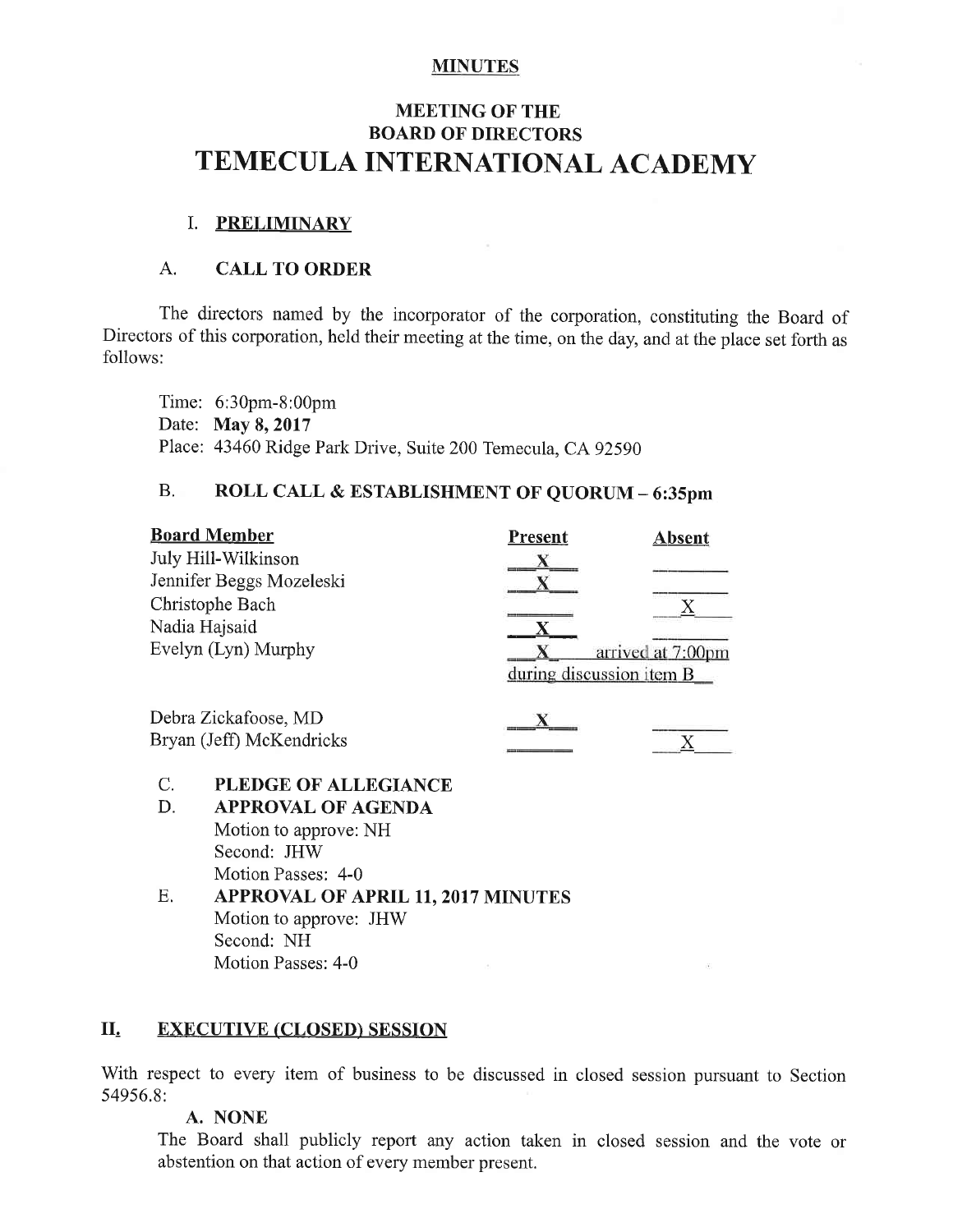## III. COMMUNICATIONS

## A. ORAL COMMUNICATIONS NONE

ORAL COMMUNICATIONS: Non-agenda items: no individual presentation shall be for more than three  $(3)$  minutes and the total time for this purpose shall not exceed fifteen (15) minutes. Ordinarily, Board members will not respond to presentations and no action can be taken due to California's public meeting laws. However, the Board may give direction to staff following a presentation

## IV. CONSENT ITEMS

All matters listed under the consent agenda are considered by the Board to be routine and will be approved/enacted by the Board in one motion in the form listed below. Unless specifically requested by a Board member or a member of the public to be removed from the Consent Agenda for discussion, there will be no discussion of these items prior to the Board votes on them. The President recommends approval of all items on the consent agenda.

## A. NONE

## V. ITEMS SCHEDULED FOR DISCUSSION, UPDATE AND/OR ACTION

A. DISCUSSION, UPDATE and ACTION on Riverside County Office of Education (RCOE) MEMORANDUM OF UNDERSTANDING (MOU) and GALAXY SOFTWARE- review and discussion of April 27, 2017 meeting

Cost for software alone is \$2600. RCOE can provide back office services for a higher cost. Prop 39- RCOE wants to see that final contract for facilities. Insurance policy is needed  $$ standard – closure clause for contracts.

Motion approve purchase/use of Galaxy software

Motion to approve: NH Second: JHW Motion Passes: 4-0

B. DISCUSSION and UPDATE on FACILITIES USE AGREEMENT (FUA) and SERVICE AGREEMENT FROM TVUSD - Review of negotiations of Facilities Use Agreement received March 31, 2017, final points and service agreement.

District indicated that they would not follow Prop 39 for anything that happened throughout year that was not explicit in the signed contract  $-$  this has been corrected.

Utilities are pro-rated at approximately 16.3% of district cost for the site.

\$3mill general liability – this will continue to be negotiated through legal

 $16.3\%$  shared space at \$0.75/sq. ft. and shared services

Added clause regarding one-time site modifications for  $$250,000$  - removed by legal and our stance is that this must be removed as it was not part of the original contract Library services are being negotiated

Utilities need to be itemized for costs as they were presented to us as bundled at a per student cost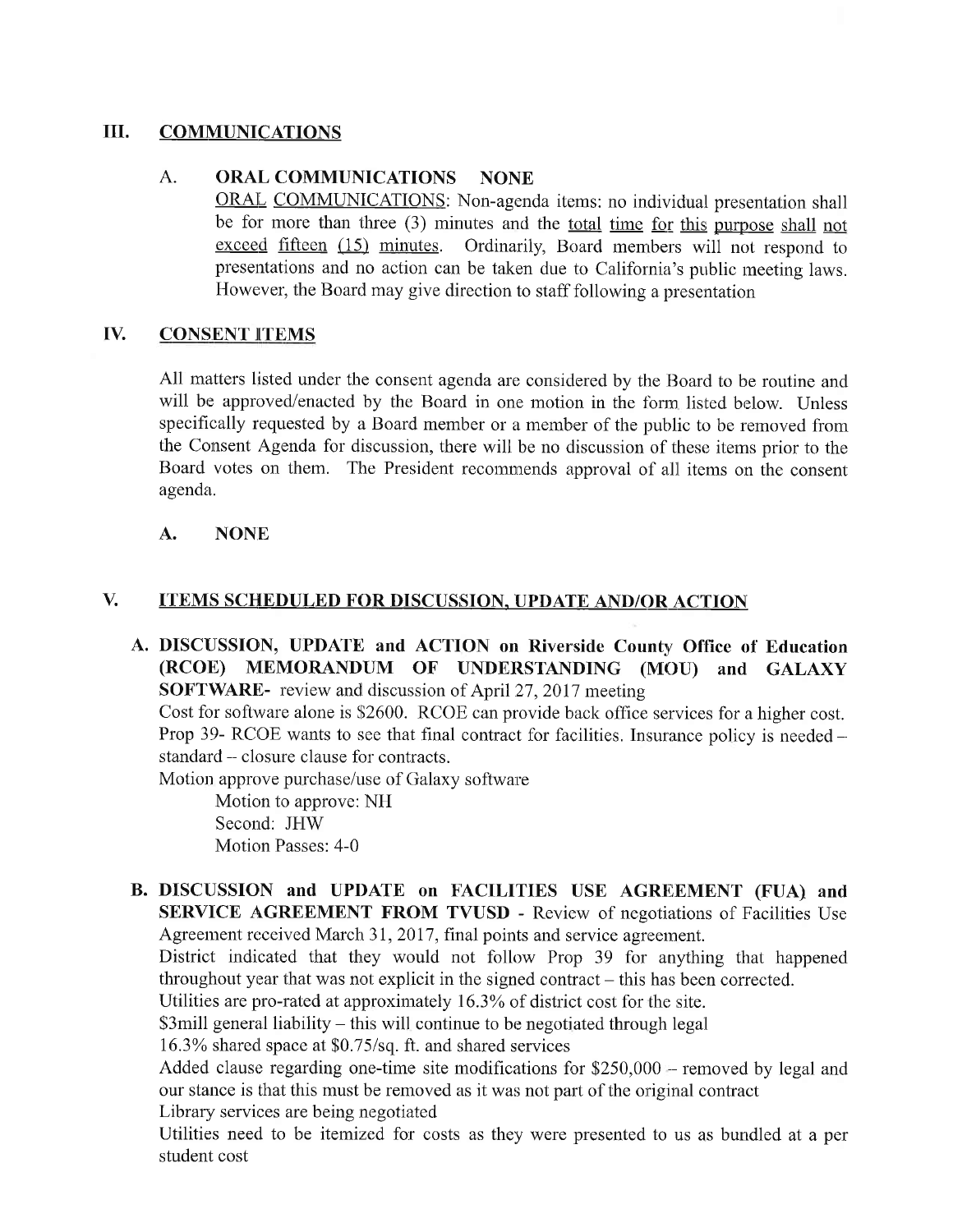CCSA call scheduled for 5/9/17 to request additional legal services for facilities negotiation No action – updated contract to be brought to next board meeting (EM arrived during this discussion item at 7:00pm)

C. DISCUSSION and UPDATE on BACK OFFICE SERVICE PROVIDERS for 2017-2018 SCHOOL YEAR - review of Savantco first meeting, next steps, status of the contract.

NH met with the CEO and COO to discuss concerns raised through a FCMAT report provided to TIA board. All concems addressed and counterpoint information provided. NH also spoke with other customers of Savantco and was assured that the reported items were not a concern.

Negotiated an additional \$11,000 discount for  $1<sup>st</sup>$  year services and deferred Galaxy payment for one year.

No action  $-$  contract will be brought to next board meeting

D. DISCUSSION and UPDATE on CHARTER ASSET MANAGEMENT LOAN - update and discussion of current status of the loan.

Money will not be requested until the beginning of June. Contract will be issued and signed.

No action - update provided

E. DISCUSSION and UPDATE on INSURANCE QUOTES AND CONTRACT information, review, discussion regarding necessary insurance coverage for 2017-2018 school year.

NH has call with Keenan  $5/9/17$  at  $5:00$ 

NH has initially reviewed agreement, but board will review, as well.

No action  $-$  additional review of agreement and discussion at next board meeting.

F. DISCUSSION and UPDATE on SELPA APPEAL - EL DORADO CHARTER SELPA and RIVERSIDE COUNTY SELPA- capacity hearing updates and MOU revisions with RCOE

Capacity hearing  $5/12/17$  with Riverside County SELPA - DZ, Savantco, and a special education representative (outreach to be conducted to identify a representative) No action  $-\text{update}$  to be provided at next board meeting

- G. DISCUSSION and UPDATE on PCSGP final budget revisions and submission Final budget revision submitted. Review requirements with Savantco to determine timeline and items that can be spent under planning and implementation. No action  $-$  additional discussion at next board meeting after review by Savantco
- H. DISCUSSION, UPDATE, and ACTION on RECRUITING, CONTRACTS and BACKGROUND HIRESAFE, DOJ APPLICATION- Principal position, teachers, admin staff positions, base contracts and hiring timeline

Selected 2 possible principal candidates  $-$  offers are commensurate with experience:

Plan A: Offer to First candidate- has charter experience - requested salary \$100,000, and negotiating full benefits (including dependents)

Offer options: \$100,000 salary, plus full-coverage for individual and spouse

or

\$97,000 salary, plus full-coverage for individual and spouse, \$200 total dependent monthly stipend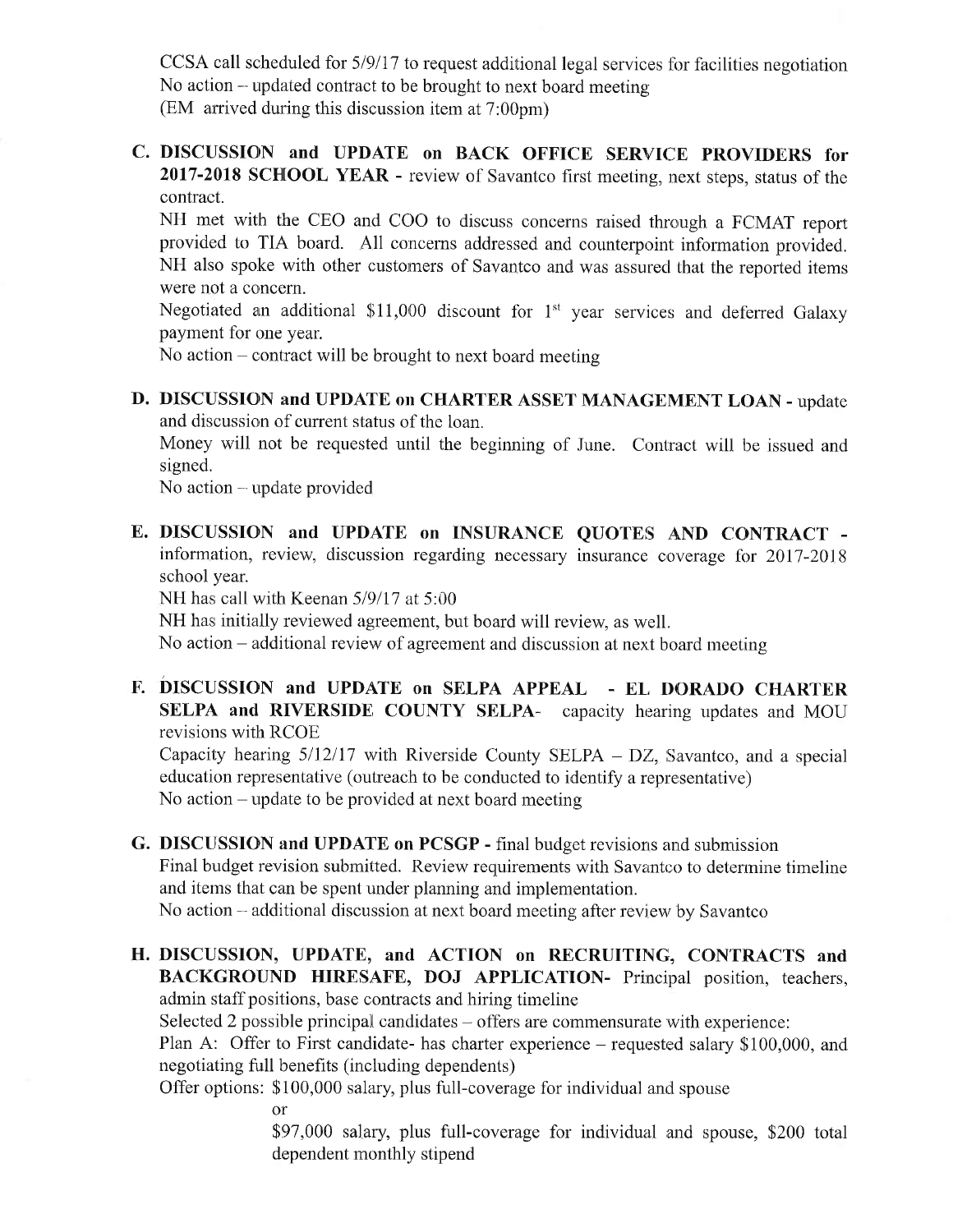Plan B: if offer declined, second candidate with less experience charter leadership Offer option: \$83,000 salary, plus 60% benefit coverage

Motion to approve: LM Second: NH Motion Passes: 5-0

I. DISCUSSION, UPDATE and ACTION on CURRENT and MAY ENROLLMENT PERIOD- Enrollment updates, discussion, revisions and approval of enrollment packets for March - April applications.

Action to approve timeline/activities: Enrollment packets to be mailed by  $5/13/17$  – family meeting on  $5/15/17$  - enrollment packets are due back postmarked by  $5/26/17$  – lottery to be held on 5/30/17.

Motion to approve: JHW Second: NH Motion Passes: 5-0

## J. DISCUSSION and ACTION on KINDERGARTEN BIRTHDAY VARIANCES-

discussion of policy adoption as put forth April 11, 2017 meeting. Review language. Board adopts language only as "recommendation to principal" that no more than 1% of the class can be accepted and the child must have  $5<sup>th</sup>$  birthday by  $15<sup>th</sup>$  school day

Motion to approve: JHW Second: LM Motion Passes: 5-0

K. DISCUSSION and OVERVIEW OF LCAP with ACTION to ESTABLISH ADVISORY GROUP FOR LCAP -group comprised of 2 members to work and focus on LCAP due July 1, 2017 to the County, report back to Board first meeting in June. Recommended members are DZ and JHW

> Motion to approve: LM Second: JB Motion Passes: 5-0

L. DISCUSSION and ACTION on FINANCE COMMITTEE MEETING DATES MAY -SEPT 2017 - confirm committee members, chair, adopt Brown Act, open meeting dates Committee members are DZ and NH  $\,$ - first meeting held on June 6 at 6:00-6:30pm

Motion to approve: JHW Second: LM Motion Passes: 5-0

#### M. DISCUSSION and ACTION on BOARD SELECTION COMMITTEE

2 vacancies  $-$  DZ and JB are recommended as board selection committee  $-$  Committee meeting held May 30 at 6:00

Motion to approve: JHW Second: LM Motion Passes: 5-0

#### N. DISCUSSION and ACTION using LOGO for CURRENT MARKETING - 99designs

for marketing in the community, initial school banners. Logo selected – enrollment packet being put together Approve use of initial logo to develop start-up materials